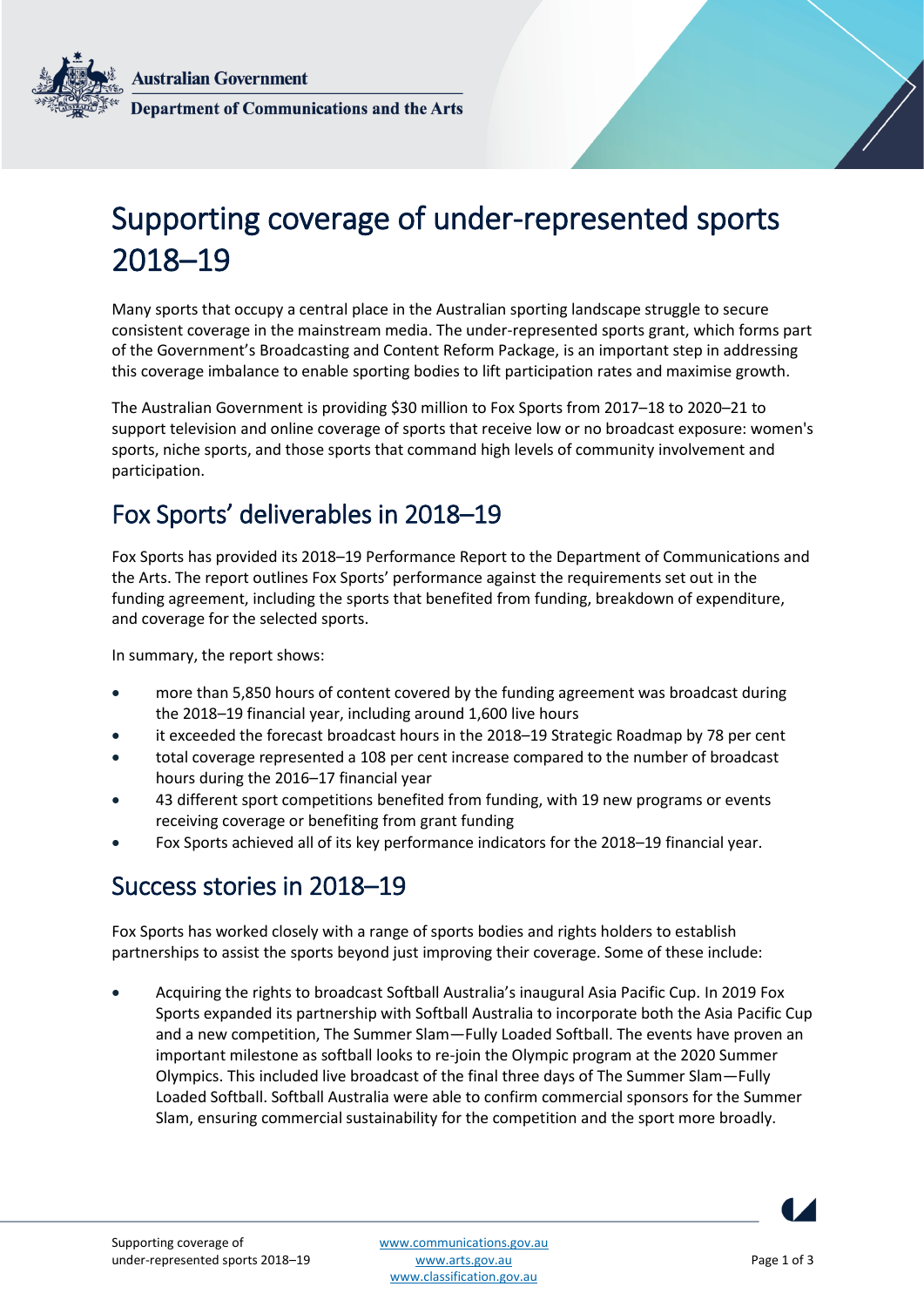- In October 2018, the WNBL announced the establishment of its first ever Parental and Pregnancy Care Policy. This was assisted by the commercial sustainability brought by the 2017–18 broadcast deal between Fox Sports and the WNBL.
- Fox Sports delivered increased coverage of the WBBL during the 2018–19 season, bringing more female hero's into homes across Australia. Over the same time period, Cricket Australia saw total female participation reach new heights hitting 498K, up 26% from the 2017–18 season with the addition of 104,000 new players. A total of 873 new female teams were added nationally.
- During the 2018–19 season, Fox Sports broadcasted or streamed coverage of every W-League game—a first for the league. This drove a significant increase in value for the W-League's sponsors, strengthening the commercial sustainability of the entire league. As a result, the FFA was able to move ahead with its announcement of pay parity for its women footballers, bringing them in line with the men playing in the A-League.

## Sports supported in 2019–20

In 2019–20 it is expected that Fox Sports will broadcast at least 1,580 hours of live coverage, and around 4,600 hours of coverage in total, of women's, niche and emerging sports.

| <b>Sport</b>       | Competition                                                                                                          | Anticipated coverage increase in 2019-20*                                              |
|--------------------|----------------------------------------------------------------------------------------------------------------------|----------------------------------------------------------------------------------------|
| AFL                | AFLW                                                                                                                 | 15%                                                                                    |
| Football           | W-League<br>FFA Cup<br>Matildas                                                                                      | $-23%$<br>59%<br>$-36%$                                                                |
| Cricket            | <b>WBBL</b><br>Australian Women's Cricket Team<br>ICC Women's World Twenty20                                         | No coverage in 2016-17<br>No coverage in 2016-17<br>No coverage in 2016-17             |
| <b>Rugby Union</b> | Super W<br>$\bullet$<br>Rugby Sevens-Men's and<br>Women's<br>Wallaroos                                               | No coverage in 2016-17<br>$-21%$<br>No coverage in 2016-17                             |
| Rugby League       | Women's Tests and State of Origin<br><b>NRL Touch Premiership</b><br>League Life                                     | 2020%<br>$\bullet$<br>No coverage in 2016-17<br>No coverage in 2016-17, new in 2019-20 |
| Lawn Bowls         | Lawn Bowls<br>$\bullet$                                                                                              | 23%                                                                                    |
| Surfing            | World Surfing League-Men's and<br>Women's<br>Australian Boardriders Battle<br>mySURF.TV / Australian Surf<br>Content | $-39%$<br>$-32%$<br>No coverage in 2016-17                                             |
| Life Saving        | Iron Series & Super Surf Teams<br>League                                                                             | New format in 2019-20<br>$\bullet$                                                     |

Details of the sports that will be supported through the grant in 2019–20: